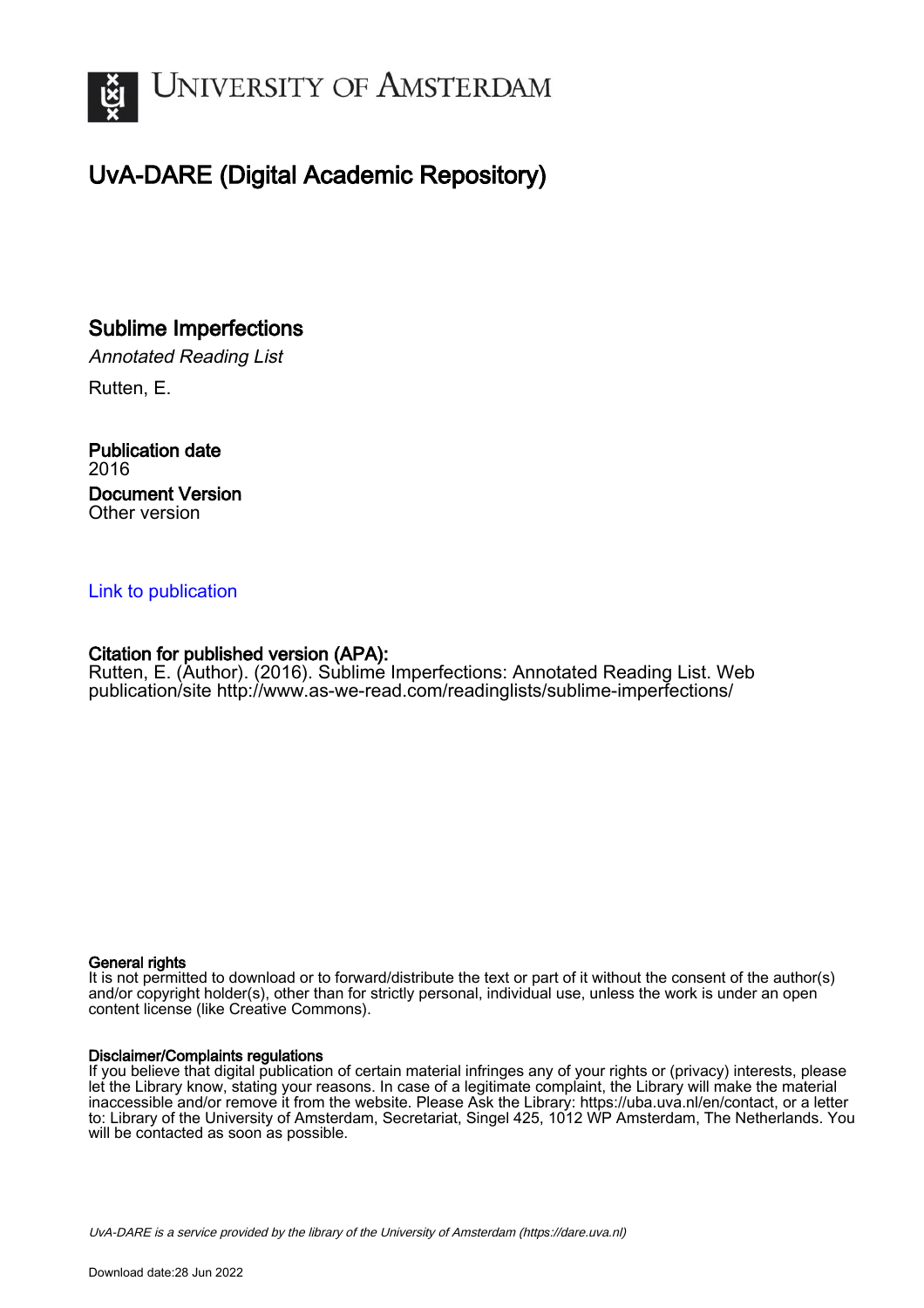# Sublime Imperfections

#### **06/12/2016**

As advanced digital, media, and production technologies increasingly allow us to perfect everyday life, a logic and aesthetics of imperfection thrive across multiple social domains. In fields as varying as design, architecture, literature, (audio-)visual arts, genetics, marketing, psychology, and spatial planning, experts and practitioners today emphatically glorify the non-perfected. They project varying roles and functions onto the imperfect across different domains: for designers of purportedly rickety-looking furniture, the non-perfected signals a craft-based authenticity in hi-tech times; for glitch composers, digital imperfections guarantee humanness in an era of machine-led production; for authors of love-your-imperfections manuals, tolerating flaws equals mental wellbeing in hypermediatized times. The imperfect's manifold advocates harbour a shared credo, however: they envision imperfection as asset rather than taboo in the face of digitisation, mediation, and other drastic social shifts. In the Sublime [Imperfections](http://www.sublimeimperfections.org/) research project, two PhD students and I use new readings of 'the sublime' to theorize the present-day lure and logic of the imperfect. Underpinning this logic, so we argue, is a present-day preoccupation with the sublime. We build on assessments of our times as an era of 'digital sublime' (Vincent Mosco), 'media sublime' (Robert Fink), and other studies that ask us to reconsider the category of the sublime in the twenty-first century. And we agree with philosophers and cultural analysists like Emily Brady, Cornelia Klinger, and Luke White that, in our age of economic and ecological crises, digitisation, and other radical social and technological transitions, the sublime is all but obsolete. Even if the average glitch music fan or 'love-your-imperfection' book reader does not use the word sublime, they do utilise such notions as 'vast,' 'awe-inspiring beauty,' or 'the uncontrollable' to make sense of our relationship to contemporary life and to nature. In other words, they revisit and revise ingredients from the classic discourse of the sublime.

We critically assess the present-day infatuation with the sublime and the imperfect with the aim to understand where this infatuation comes from, and how we can use it in times of economic and ecological crises. In this reading list, I share thoughts on scholars and journalists from which the Sublime Imperfections project takes its inspiration. The authors of the texts below ponder the nexus between the imperfect and the sublime, they rethink repair and breakdown, they critically interrogate and historically contextualize imperfection and ruin fetishism, and they ask why 'getting it wrong' is the new right in design. Together, they can help us understand how the contemporary infatuation with imperfection works and what creative professionals across different disciplines seek in the non-polished. The Glitch Moment(um)

Glitches galore in this beautifully designed and densely theorized study of glitch art, noise artefacts, and other present-day 'fingerprints of imperfection' and of the complex nexus between imperfection, art, and the sublime.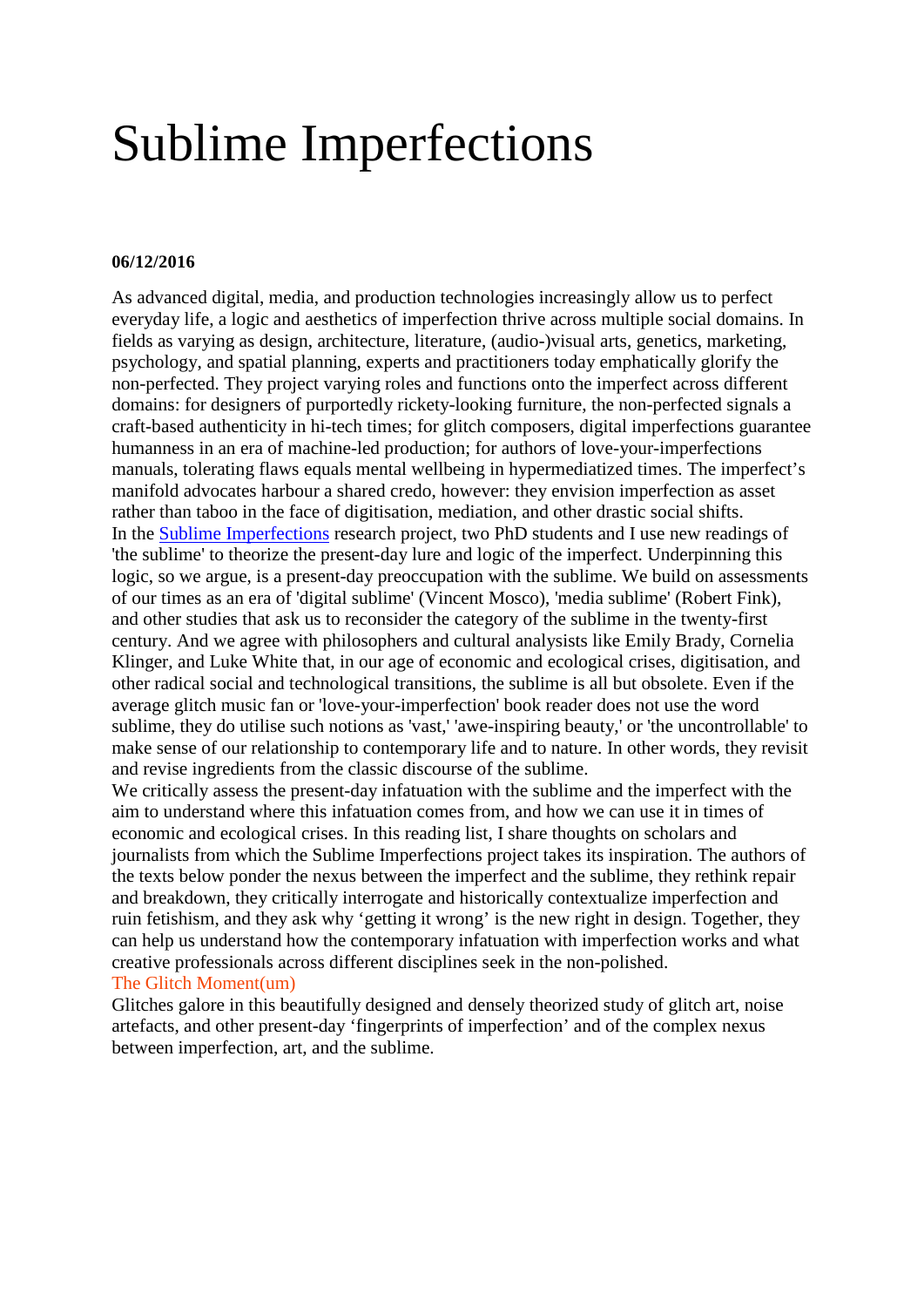

Rosa Menkman

#### Cracked Media: The Sound of Malfunction

More glitches, plus cracks, breaks, and other sounds of malfunction. In Cracked Media, Caleb Kelly develops a level-headed, sophisticated argument on 'deliberate utilization[s] of the normally undesirable' in productive and artistic creation from the mid-twentieth century onward.

#### Beauty and the East

Why do we believe that some world regions are more imperfect than others? And why do we fetishize foreign rags and ravages? In this wonderfully raging analysis, Jamie Rann ponders 'the marriage of trendy, post-industrial "ruin porn" with the on-going "othering" of Russia and Eastern Europe.'



Sports hall, Russia. Image: Rebecca Bathory

in Soviet Ghosts

#### The Triumph of Imperfection: The Silver Age of Sociocultural Moderation in Europe, 1815– 1848

Creative professionals may turn to imperfection as gateway to the good today, but the concept has been instrumental to intellectuals long before now. Virgil Nemoianu studies imperfection rhetoric as a tool that 'moderates' pressing social concerns in this rich study of Romantic-era Western and Central European fiction and non-fiction.